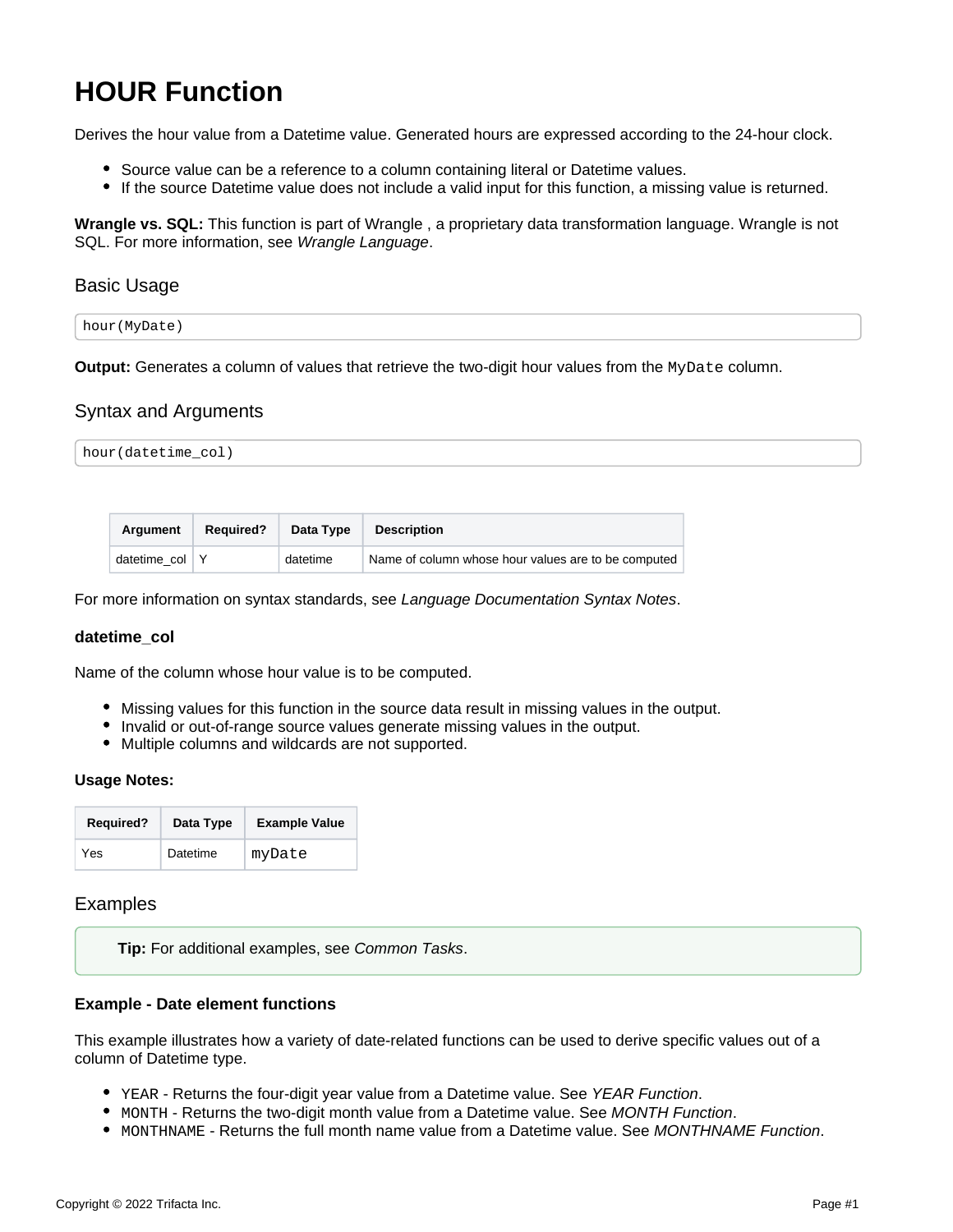- WEEKDAYNAME Returns the weekday name value from a Datetime value. See [WEEKDAYNAME Function](https://docs.trifacta.com/display/r087/WEEKDAYNAME+Function).
- DAY Returns the day of the month as a numeric value from a Datetime value. See [DAY Function](https://docs.trifacta.com/display/r087/DAY+Function).
- HOUR Returns the hour value on a 24-hour scale from a Datetime value. See [HOUR Function](#page-0-0).
- $\bullet$  MINUTE Returns the minutes value from a Datetime value. See [MINUTE Function](https://docs.trifacta.com/display/r087/MINUTE+Function).
- **SECOND Returns the seconds value from a Datetime value. See [SECOND Function](https://docs.trifacta.com/display/r087/SECOND+Function).**

#### **Source:**

| date          |
|---------------|
| 2/8/16 15:41  |
| 12/30/15 0:00 |
| 4/26/15 7:07  |

## **Transformation:**

| <b>Transformation Name</b>        | New formula        |
|-----------------------------------|--------------------|
| <b>Parameter: Formula</b><br>type | Single row formula |
| Parameter: Formula                | YEAR (date)        |
|                                   |                    |
| <b>Transformation Name</b>        | New formula        |
| Parameter: Formula<br>type        | Single row formula |
| Parameter: Formula                | MONTH (date)       |
|                                   |                    |
| <b>Transformation Name</b>        | New formula        |
| <b>Parameter: Formula</b><br>type | Single row formula |
| <b>Parameter: Formula</b>         | MONTHNAME (date)   |
|                                   |                    |
| <b>Transformation Name</b>        | New formula        |
| Parameter: Formula<br>type        | Single row formula |
| <b>Parameter: Formula</b>         | WEEKDAYNAME (date) |
|                                   |                    |
| <b>Transformation Name</b>        | New formula        |
| <b>Parameter: Formula</b><br>type | Single row formula |
| <b>Parameter: Formula</b>         | DAY (date)         |
|                                   |                    |
| <b>Transformation Name</b>        | New formula        |
| Parameter: Formula<br>type        | Single row formula |